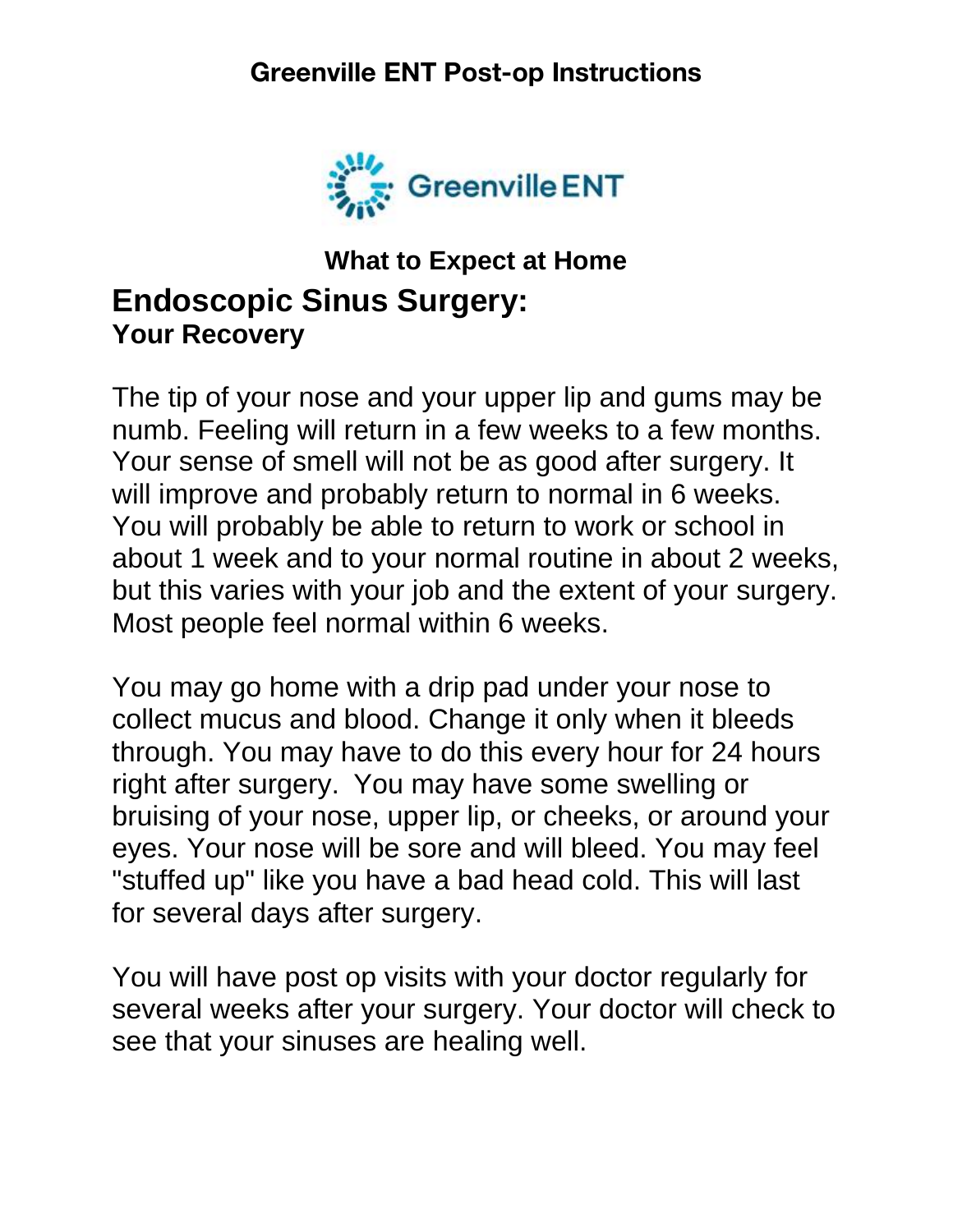This care sheet gives you a general idea about how long it will take for you to recover, but each person recovers at a different pace. Follow the steps below to get better as quickly as possible.

## **Medicine**

| You will most likely get prescriptions for:<br>Antibiotics<br>Pain medicine (such as Norco) for use as needed<br>Nausea medicine (such as Zofran) for use as<br>needed<br>Possibly steroids (such as a medrol pack taper) |
|---------------------------------------------------------------------------------------------------------------------------------------------------------------------------------------------------------------------------|
| You should also buy:<br>Saline nasal spray<br>A decongestant nasal spray (such as Afrin) for use as<br>directed for bleeding or congestion.                                                                               |
| You should restart your Pre Op medications, unless<br>linstructed otherwise.                                                                                                                                              |
| You should avoid aspirin, NSAIDs (such as Motrin), and other<br>blood thinners for 7-14 days.                                                                                                                             |
| Take pain medicines exactly as directed.<br>Many pain medicines contain acetaminophen (Tylenol),<br>and too much acetaminophen can be harmful.                                                                            |
| Use a steroid nasal spray (such as Nasacort) to reduce<br>inflammation, but you may stop it for a week or so if it is<br>luncomfortable at first.                                                                         |

# **Activity**

| Rest when you feel tired. Getting enough sleep will help |
|----------------------------------------------------------|
| vou recover. Some patients sleep propped up on pillows.  |
| This can reduce swelling. You can also sleep in a        |
| reclining chair. You may lie flat if you prefer.         |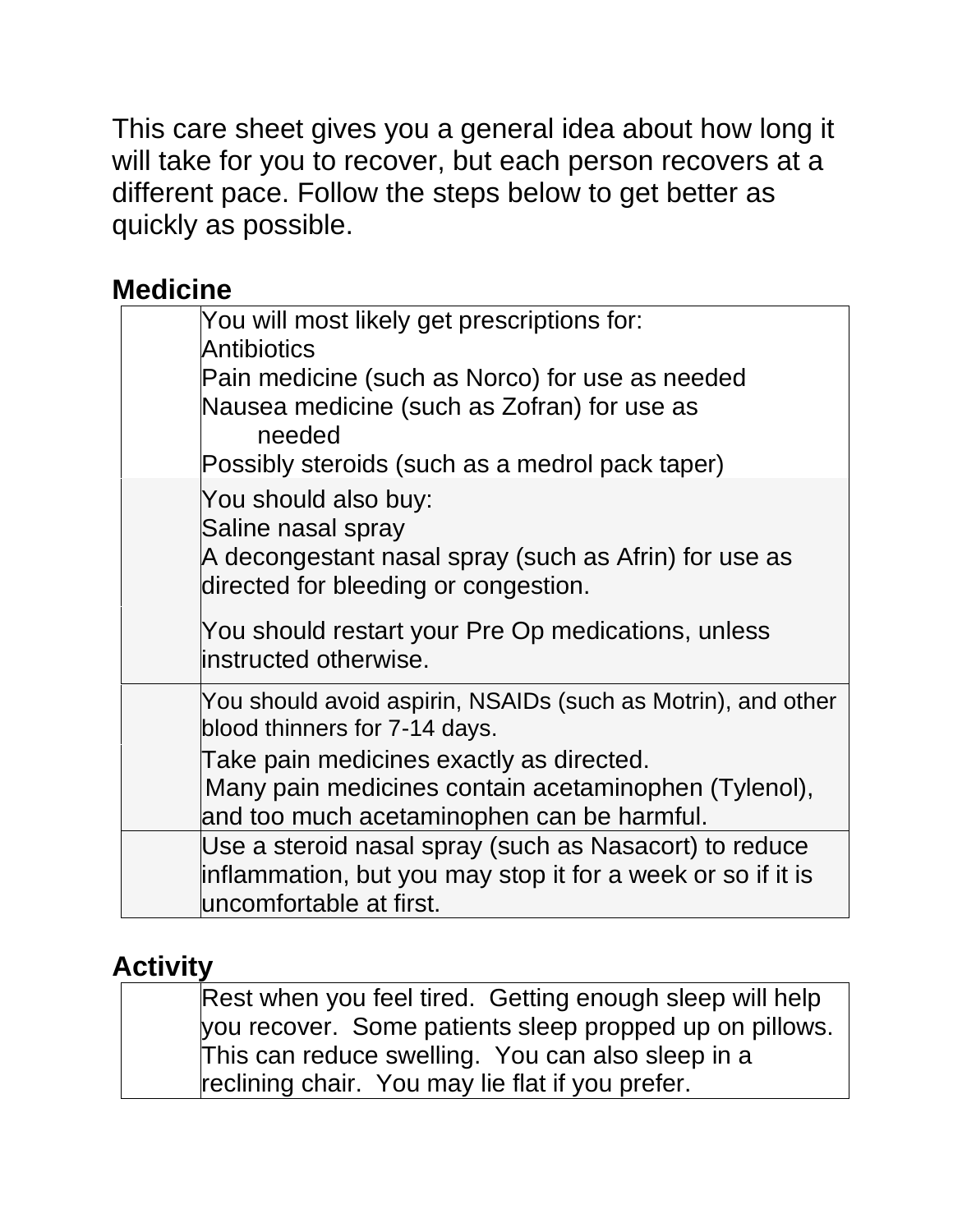| Try to walk each day. Walking boosts blood flow and<br>helps prevent pneumonia and constipation.                                                                                                                                              |
|-----------------------------------------------------------------------------------------------------------------------------------------------------------------------------------------------------------------------------------------------|
| For the first week, try not to bend over or lift anything<br>heavier than 10 pounds. This may include a child, heavy<br>grocery bags and milk containers, a heavy briefcase or<br>backpack, cat litter or dog food bags, or a vacuum cleaner. |
| You may take a shower or bathe normally.                                                                                                                                                                                                      |
| Avoid sawdust, chemicals, and excessive dust for 2<br>weeks.                                                                                                                                                                                  |
| Avoid strenuous activities, such as biking, jogging, weight<br>lifting, or aerobic exercise, for 1-2 weeks and then ease<br>back into these activities over 2 to 3 weeks.                                                                     |
| You may drive when you are no longer taking prescription<br>pain medicine and feel up to it.                                                                                                                                                  |
| You will most likely be able to return to work or school in<br>about 1-2 weeks and to your normal routine. This varies<br>with your job and the extent of your surgery though.                                                                |
| Do not blow your nose for 2 weeks.                                                                                                                                                                                                            |
| Do not put anything into your nose.                                                                                                                                                                                                           |
| If you must sneeze, open your mouth and sneeze<br>naturally.                                                                                                                                                                                  |
| After any packing is removed, use saline (saltwater) nasal<br>washes to help keep your nasal passages open and wash<br>out mucus and bacteria. You can buy saline nose spray at<br>a pharmacy.                                                |
| You can wear your glasses when you wish. Do not wear<br>contacts until the day after the surgery.                                                                                                                                             |
| It is okay to use a humidifier to keep room air moist,<br>especially in the bedroom.                                                                                                                                                          |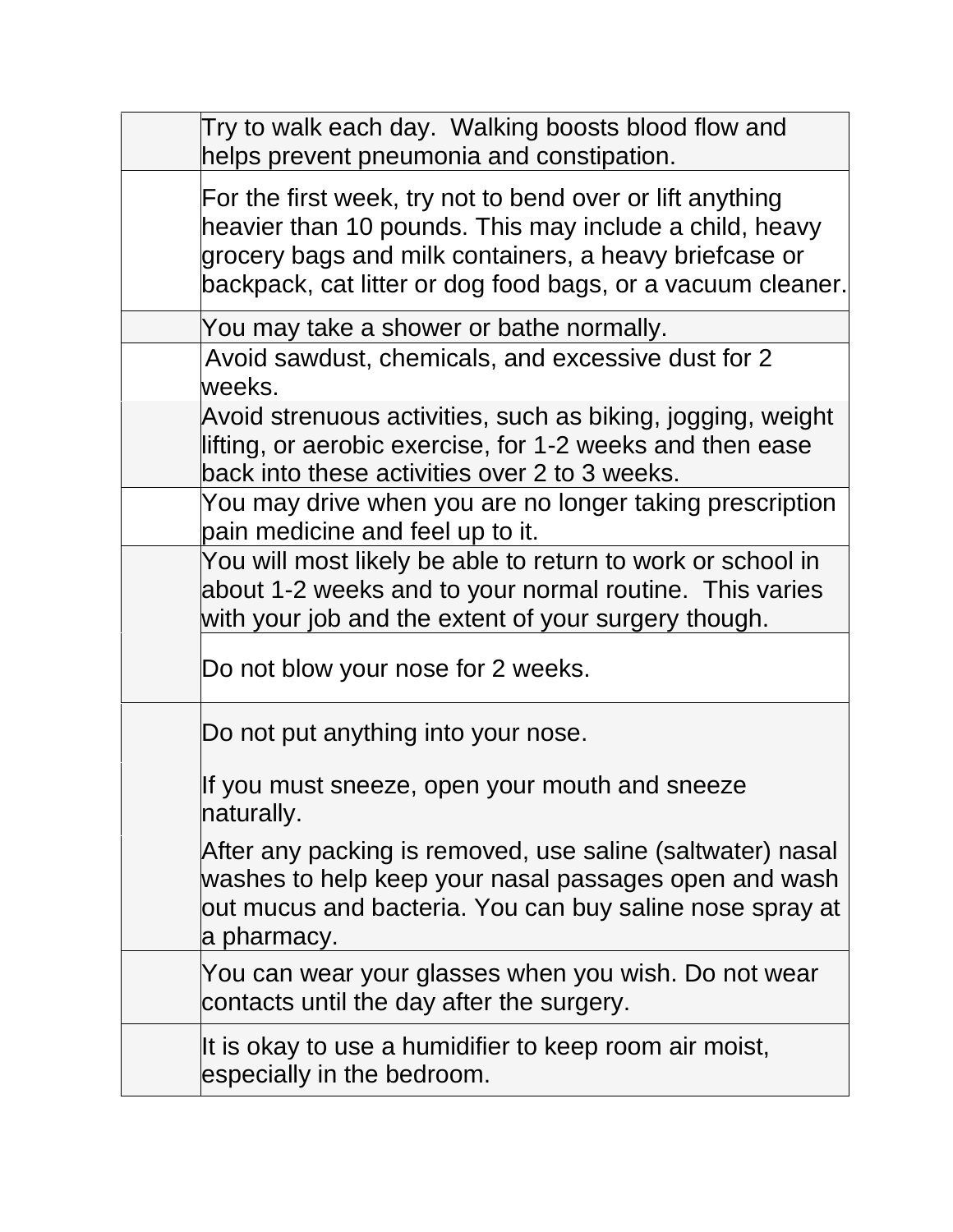| Do not travel by airplane for at least 2 weeks, unless |  |
|--------------------------------------------------------|--|
| okayed by your doctor.                                 |  |

#### **Diet**

| You can eat your normal diet. If your stomach is upset, try<br>bland, low-fat foods like plain rice, broiled chicken, toast,<br>and yogurt.                                                                                                                                                            |
|--------------------------------------------------------------------------------------------------------------------------------------------------------------------------------------------------------------------------------------------------------------------------------------------------------|
| You may notice that your bowel movements are not<br>regular right after your surgery. This is common. Try to<br>avoid constipation and straining with bowel movements. If<br>you have not had a bowel movement after a couple of<br>days, you may use an over-the-counter laxative such as<br>Miralax. |

### **Wound care**

| You most likely will not have an incision (cut). You will  |
|------------------------------------------------------------|
| have a drip pad under your nose to collect blood. Change   |
| it only when it has bled through. You may have to do this  |
| every hour for 24 hours right after surgery. When bleeding |
| stops, you can remove it.                                  |
| If you have packing in your nose, leave it in. Your doctor |
| will take it out at your follow up visit.                  |

#### **Ice and elevation**

| To help with swelling and pain, you may put ice or a cold |
|-----------------------------------------------------------|
| pack on your nose for 10 to 20 minutes at a time. Put a   |
| thin cloth between the ice and your skin.                 |

## **Follow-up care is a key part of your treatment and safety.** Be

sure to make and go to all appointments, and call your doctor if you are having problems. It is also a good idea to know your test results and allergies, and keep a list of the medicines you take.